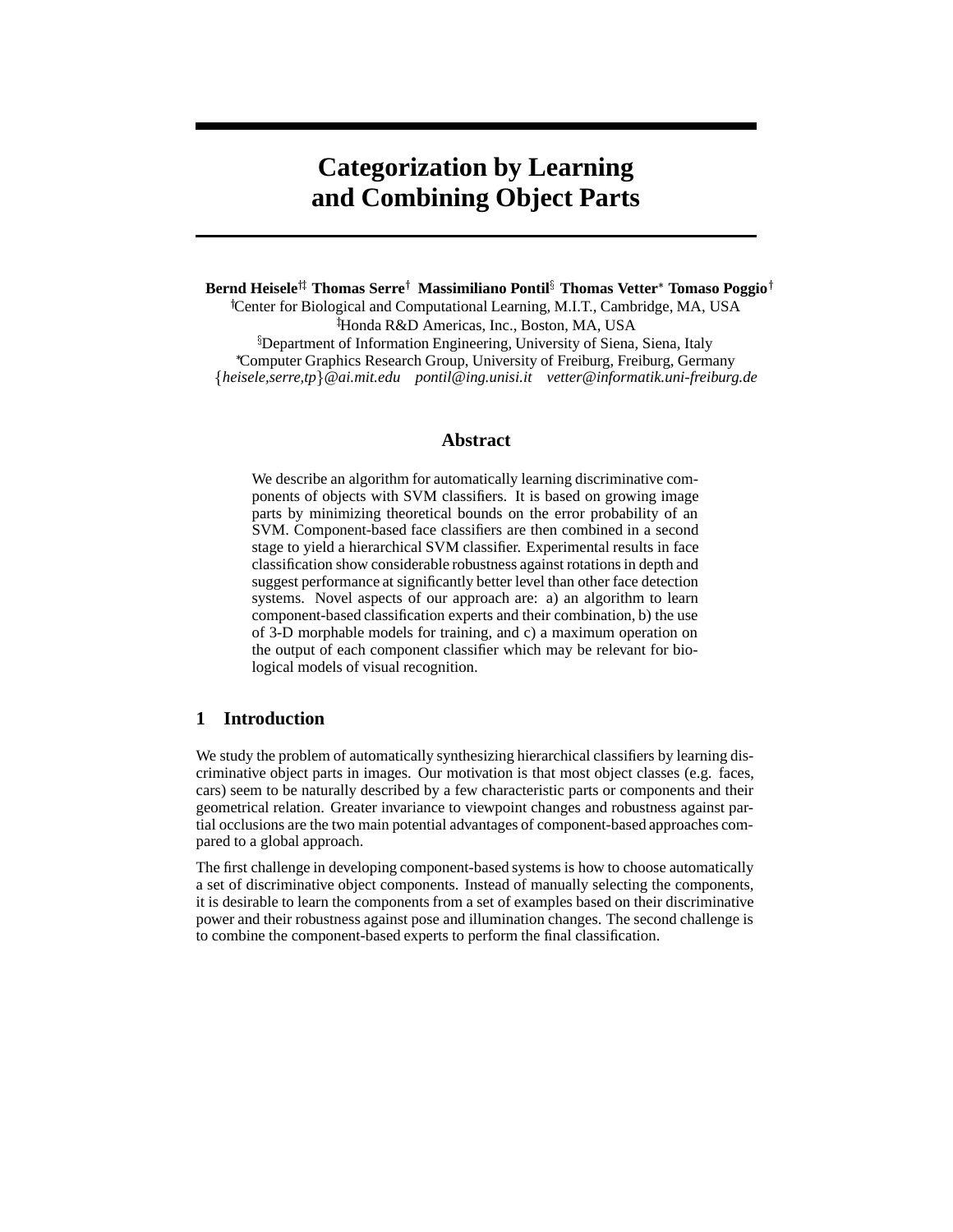# **2 Background**

Global approaches in which the whole pattern of an object is used as input to a single classifier were successfully applied to tasks where the pose of the object was fixed. In [6] Haar wavelet features are used to detect frontal and back views of pedestrians with an SVM classifier. Learning-based systems for detecting frontal faces based on a gray value features are described in [14, 13, 10, 2].

Component-based techniques promise to provide more invariance since the individual components vary less under pose changes than the whole object. Variations induced by pose changes occur mainly in the locations of the components. A component-based method for detecting faces based on the empirical probabilities of overlapping rectangular image parts is proposed in [11]. Another probabilistic approach which detects small parts of faces is proposed in [4]. It uses local feature extractors to detect the eyes, the corner of the mouth, and the tip of the nose. The geometrical configuration of these features is matched with a model configuration by conditional search. A related method using statistical models is published in [9]. Local features are extracted by applying multi-scale and multi-orientation filters to the input image. The responses of the filters on the training set are modeled as Gaussian distributions. In [5] pedestrian detection is performed by a set of SVM classifiers each of which was trained to detect a specific part of the human body.

In this paper we present a technique for learning relevant object components. The technique starts with a set of small seed regions which are gradually grown by minimizing a bound on the expected error probability of an SVM. Once the components have been determined, we train a system consisting of a two-level hierarchy of SVM classifiers. First, component classifiers independently detect facial components. Second, a combination classifier learns the geometrical relation between the components and performs the final detection of the object.

## **3 Learning Components with Support Vector Machines**

#### **3.1 Linear Support Vector Machines**

Linear SVMs [15] perform pattern recognition for two-class problems by determining the separating hyperplane with maximum distance to the closest points in the training set. These points are called support vectors. The decision function of the SVM has the form:

$$
f(\mathbf{x}) = \sum_{i=1}^{\ell} \alpha_i y_i < \mathbf{x}_i \cdot \mathbf{x} > +b,\tag{1}
$$

where  $\ell$  is the number of data points and  $y_i \in \{-1, 1\}$  is the class label of the data point  $x_i$ . The coefficients  $\alpha_i$  are the solution of a quadratic programming problem. The margin  $M$  is the distance of the support vectors to the hyperplane, it is given by:

$$
M = \frac{1}{\sqrt{\sum_{i}^{\ell} \alpha_i}}.
$$
 (2)

The margin is an indicator of the separability of the data. In fact, the expected error probability of the SVM,  $EP_{err}$ , satisfies the following bound [15]:

$$
EP_{err} \leq \frac{1}{\ell} E\left[\frac{D^2}{M^2}\right],\tag{3}
$$

where  $D$  is the diameter of the smallest sphere containing all data points in the training set.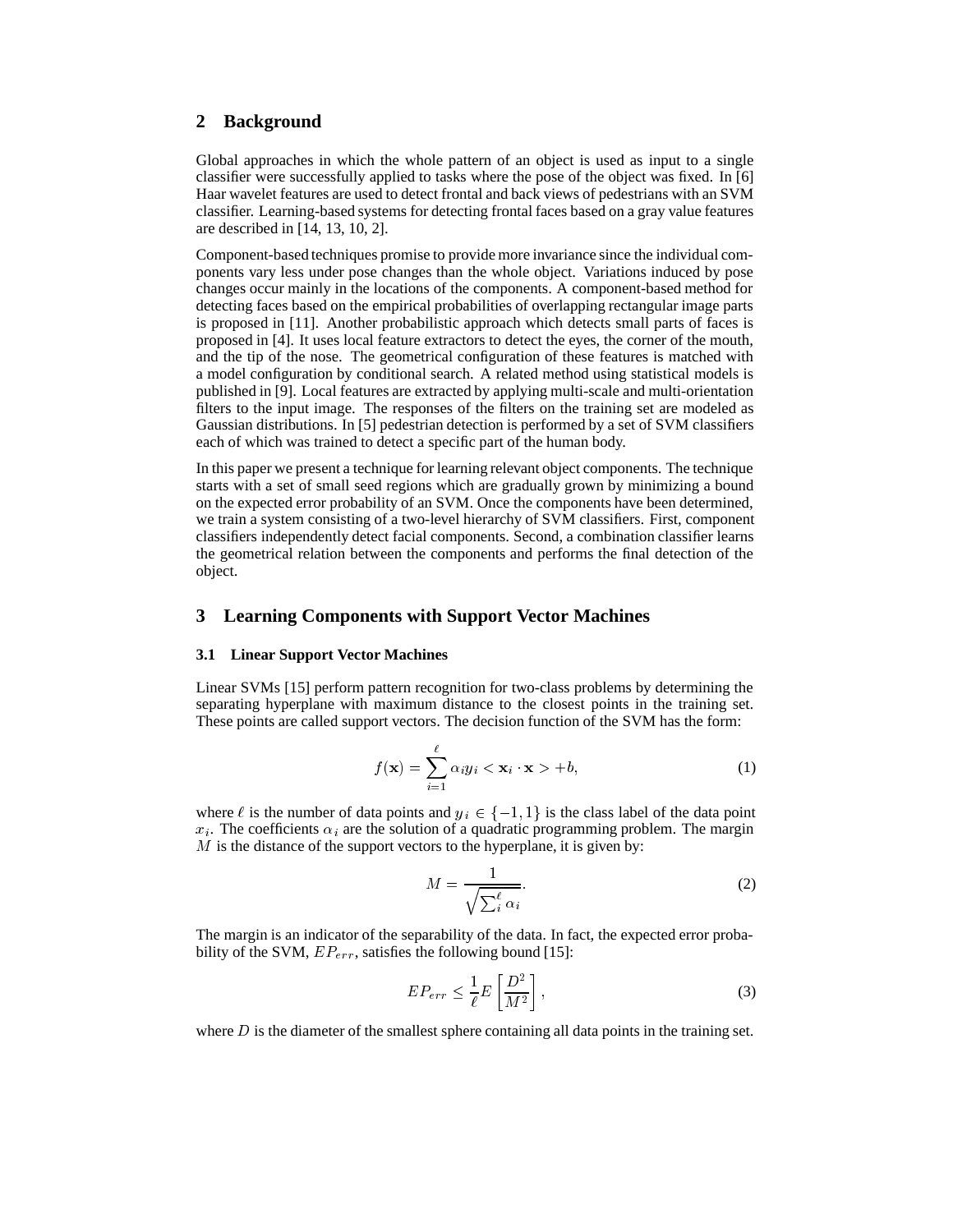#### **3.2 Learning Components**

Our method automatically determines rectangular components from a set of object images. The algorithm starts with a small rectangular component located around a pre-selected point in the object image (e.g. for faces this could be the center of the left eye). The component is extracted from each object image to build a training set of positive examples. We also generate a training set of background patterns that have the same rectangular shape as the component. After training an SVM on the component data we estimate the performance of the SVM based on the upper bound on the error probability. According to Eq. (3) we calculate:

$$
\rho = \frac{D^2}{M^2}.\tag{4}
$$

As shown in [15] this quantity can be computed by solving a quadratic programming problem. After determining  $\rho$  we enlarge the component by expanding the rectangle by one pixel into one of the four directions (up, down, left, right). Again, we generate training data, train an SVM and determine  $\rho$ . We do this for expansions into all four directions and finally keep the expansion which decreases  $\rho$  the most. This process is continued until the expansions into all four directions lead to an increase of  $\rho$ . In order to learn a set of components this process can be applied to different seed regions.

## **4 Learning Facial Components**

Extracting face patterns is usually a tedious and time-consuming work that has to be done manually. Taking the component-based approach we would have to manually extract each single component from all images in the training set. This procedure would only be feasible for a small number of components. For this reason we used textured 3-D head models [16] to generate the training data. By rendering the 3-D head models we could automatically generate large numbers of faces in arbitrary poses and with arbitrary illumination. In addition to the 3-D information we also knew the 3-D correspondences for a set of reference points shown in Fig. 1a). These correspondences allowed us to automatically extract facial components located around the reference points. Originally we had seven textured head models acquired by a 3-D scanner. Additional head models were generated by 3-D morphing between all pairs of the original head models. The heads were rotated between  $-30^{\circ}$ and  $30^{\circ}$  in depth. The faces were illuminated by ambient light and a single directional light pointing towards the center of the face. The position of the light varied between  $-30^{\circ}$  and  $30^{\circ}$  in azimuth and between  $30^{\circ}$  and  $60^{\circ}$  in elevation. Overall, we generated 2,457 face images of size  $58\times58$ . Some examples of synthetic face images used for training are shown in Fig. 1b).

The negative training set initially consisted of  $10,209\,58\times58$  non-face patterns randomly extracted from 502 non-face images. We then applied bootstrapping to enlarge the training data by non-face patterns that look similar to faces. To do so we trained a single linear SVM classifier and applied it to the previously used set of 502 non-face images. The false positives (FPs) were added to the non-face training data to build the final training set of size 13,654.

We started with fourteen manually selected seed regions of size  $5\times 5$ . The resulting components were located around the eyes ( $17 \times 17$  pixels), the nose ( $15 \times 20$  pixels), the mouth  $(31\times15$  pixels), the cheeks  $(21\times20$  pixels), the lip  $(13\times16$  pixels), the nostrils  $(22\times12)$ pixels), the corners of the mouth ( $18\times11$  pixels), the eyebrows ( $19\times15$  pixels), and the bridge of the nose  $(18\times16$  pixels).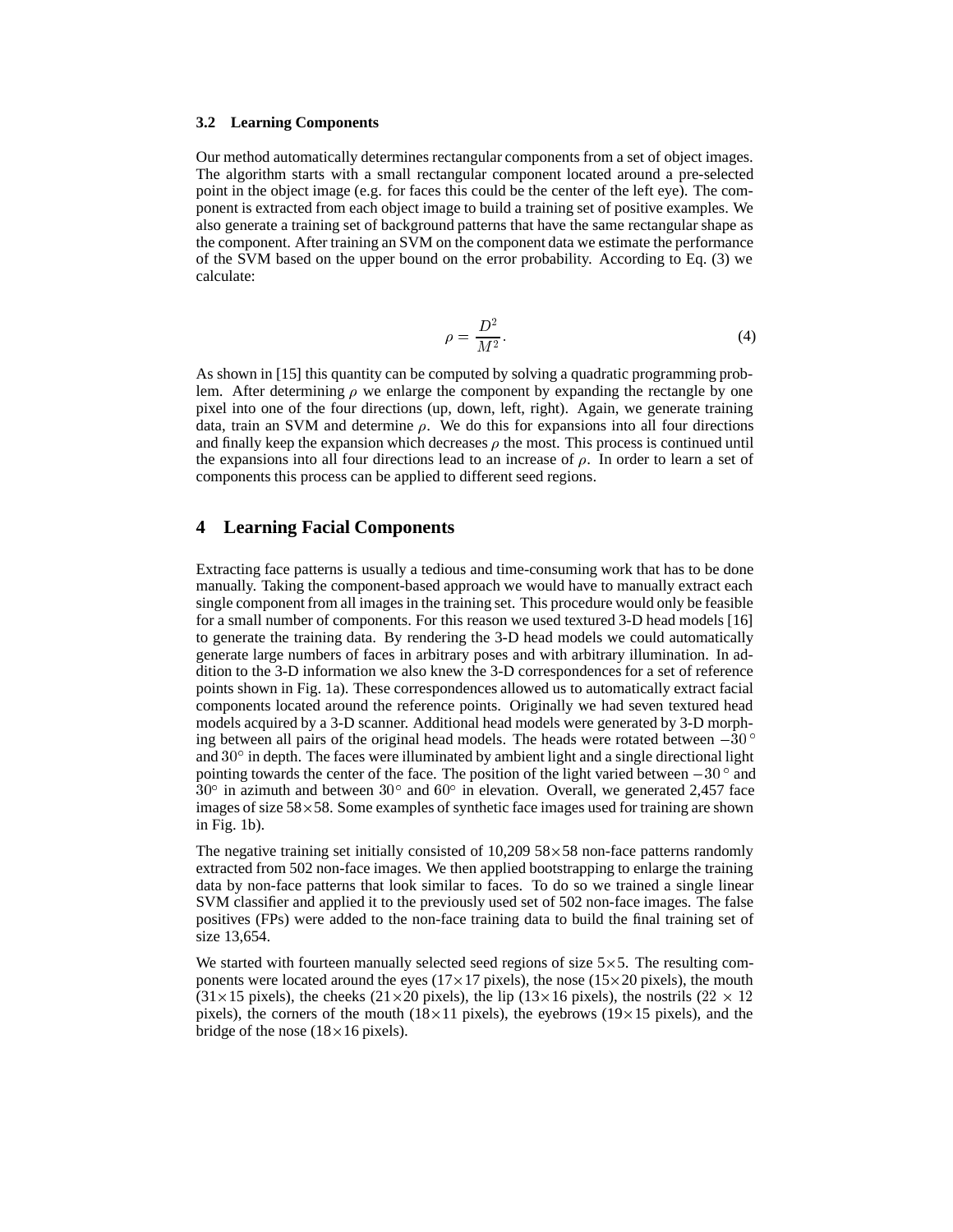

Figure 1: a) Reference points on the head models which were used for 3-D morphing and automatic extraction of facial components. b) Examples of synthetic faces.

# **5 Combining Components**

An overview of our two-level component-based classifier is shown in Fig. 2. On the first level the component classifiers independently detect components of the face. Each classifier was trained on a set of facial components and on a set of non-face patterns generated from the training set described in Section 4. On the second level the combination classifier performs the detection of the face based on the outputs of the component classifiers. The maximum real-valued outputs of each component classifier within rectangular search regions around the expected positions of the components are used as inputs to the combination classifier. The size of the search regions was estimated from the mean and the standard deviation of the locations of the components in the training images. The maximum operation is performed both during training and at run-time. Interestingly it turns out to be similar to the key pooling mechanism postulated in a recent model of object recognition in the visual cortex [8]. We also provide the combination classifier with the precise positions of the detected components relative to the upper left corner of the  $58\times58$  window. Overall we have three values per component classifier that are propagated to the combination classifier: the maximum output of the component classifier and the  $x-y$  image coordinates of the maximum.



Figure 2: System overview of the component-based classifier.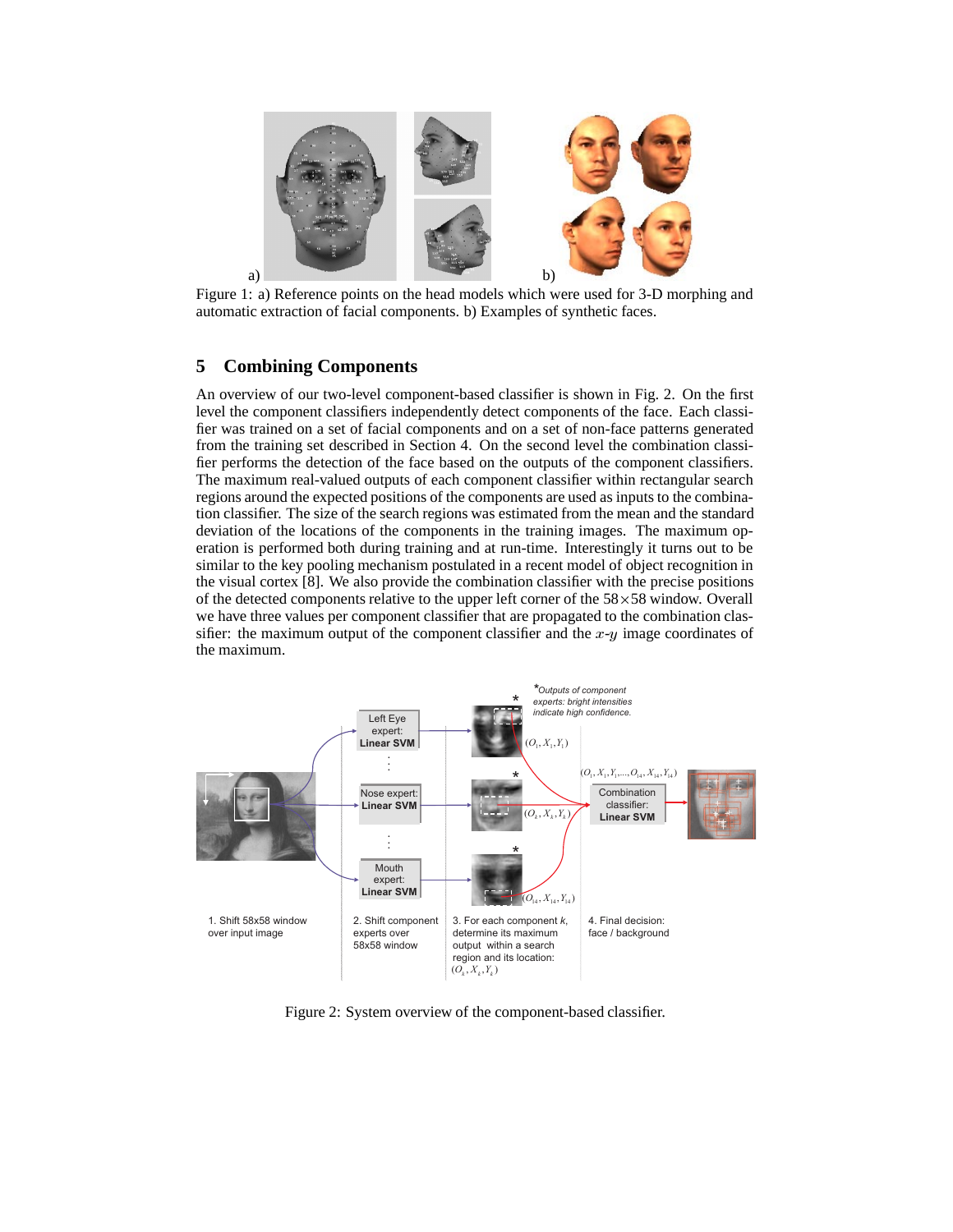# **6 Experiments**

In our experiments we compared the component-based system to global classifiers. The component system consisted of fourteen linear SVM classifiers for detecting the components and a single linear SVM as combination classifier. The global classifiers were a single linear SVM and a single second-degree polynomial SVM both trained on the gray values of the whole face pattern. The training data for these three classifiers consisted of 2,457 synthetic gray face images and 13,654 non-face gray images of size  $58\times58$ . The positive test set consisted of 1,834 faces rotated between about  $-30^{\circ}$  and  $30^{\circ}$  in depth. The faces were manually extracted from the CMU PIE database [12]. The negative test set consisted of 24,464 difficult non-face patterns that were collected by a fast face detector [3] from web images. The FP rate was calculated relative to the number of non-face test images. Because of the resolution required by the component-based system, a direct comparison with other published systems on the standard MIT-CMU test set [10] was impossible. For an indirect comparison, we used a second-degree polynomial SVM [2] which was trained on a large set of  $19\times19$  real face images. This classifier performed amongst the best face detection systems on the MIT-CMU test set. The ROC curves in Fig. 3 show that the component-based classifier is significantly better than the three global classifiers. Some detection results generated by the component system are shown in Fig. 4.



Figure 3: Comparison between global classifiers and the component-based classifier.



Figure 4: Faces detected by the component-based classifier.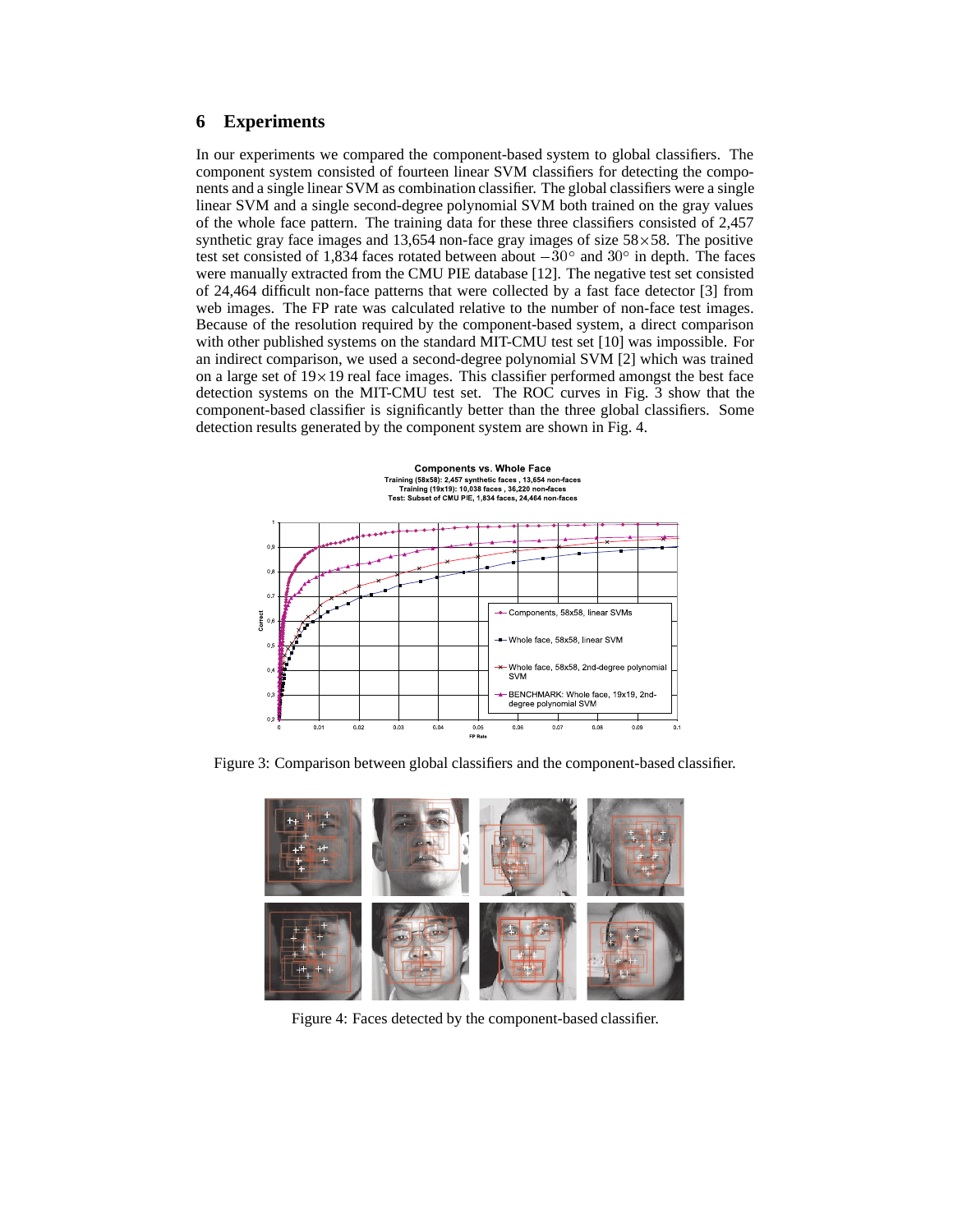A natural question that arises is about the role of geometrical information. To answer this question–which has relevant implications for models of cortex–we tested another system in which the combination classifier receives as inputs only the output of each component classifier but not the position of its maximum. As shown in Fig. 5 this system still outperforms the whole face systems but it is worse than the system with position information.

Position Information vs. No Postion Information



Figure 5: Comparison between a component-based classifier trained with position information and a component-based classifier without position information.

## **7 Open Questions**

An extension under way of the component-based approach to face identification is already showing good performances [1]. Another natural generalization of the work described here involves the application of our system to various classes of objects such as cars, animals, and people. Still another extension regards the question of view-invariant object detection. As suggested by [7] in a biological context and demonstrated recently by [11] in machine vision, full pose invariance in recognition tasks can be achieved by combining view-dependent classifiers. It is interesting to ask whether the approach described here could also be used to learn which views are most discriminative and how to combine them optimally. Finally, the role of geometry and in particular how to compute and represent position information in biologically plausible networks, is an important open question at the interface between machine and biological vision.

### **References**

- [1] B. Heisele, P. Ho, and T. Poggio. Face recognition with support vector machines: global versus component-based approach. In *Proc. 8th International Conference on Computer Vision*, Vancouver, 2001.
- [2] B. Heisele, T. Poggio, and M. Pontil. Face detection in still gray images. A.I. memo 1687, Center for Biological and Computational Learning, MIT, Cambridge, MA, 2000.
- [3] B. Heisele, T. Serre, S. Mukherjee, and T. Poggio. Feature reduction and hierarchy of classifiers for fast object detection in video images. In *Proc. IEEE Conference on Computer Vision and Pattern Recognition*, Hawaii, 2001.